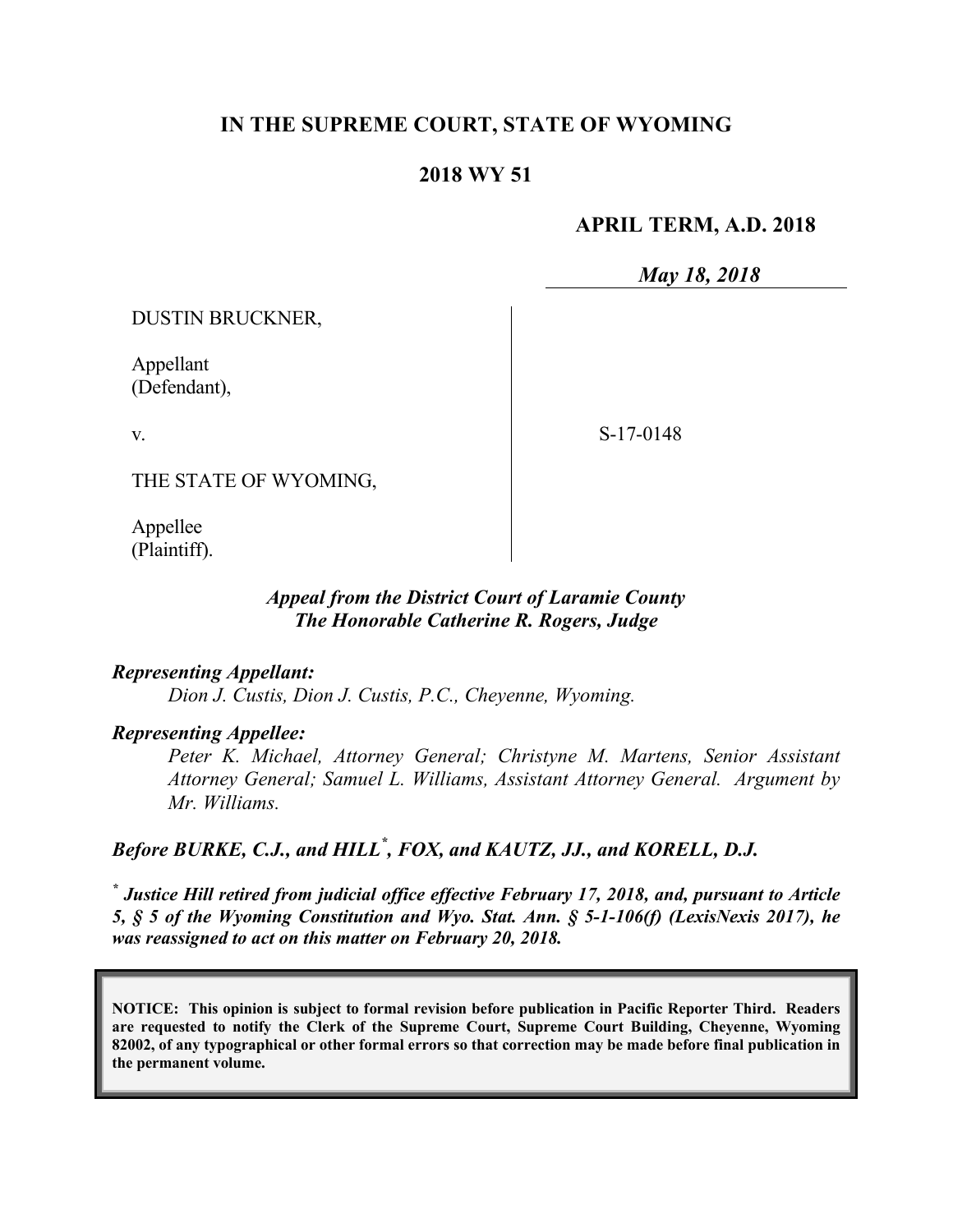## **KORELL, District Judge.**

[¶1] On August 9, 2016, a Laramie County jury found Appellant, Dustin Bruckner, guilty of one count of sexual assault in the first degree, in violation of Wyo. Stat. Ann. § 6-2-302 (a)(iii) (LexisNexis 2017). The jury concluded Appellant committed sexual intrusion upon a non-consenting victim who he knew or had reason to believe was physically helpless. He now appeals, claiming his trial counsel provided ineffective assistance. We affirm.

## *ISSUES*

[¶2] Appellant presents the following issues:

- 1. Did trial counsel provide ineffective assistance of counsel by her failure to object to inadmissible evidence and failure to adequately advance her theory of the case?
- 2. Did trial counsel provide ineffective assistance of counsel by her failure to suppress the statements made by Appellant when under investigative detention?

## *FACTS*

[¶3] At approximately 11:00 p.m., on July 11, 2015, Appellant travelled to the Peppermill Bar in Cheyenne to meet his girlfriend, Victoria Seeley. While there, Appellant also saw an acquaintance, Chris Jones. Mr. Jones was joined by his girlfriend, who is the victim in this matter, and his roommate. Following last call, Mr. Jones invited Appellant and the others to his home. Upon arrival, Mr. Jones provided a tour of the split-level home, finally convening in the kitchen area on the upper level where they socialized and consumed alcohol through most of the early morning hours of July 12th.

[¶4] The victim eventually retired to Mr. Jones' bedroom, which is located a few feet from the kitchen area and adjacent to a bathroom. She was absent from the group for at least twenty minutes—but as much as an hour and a half—before Appellant excused himself from the company of Mr. Jones and Ms. Seeley, stating he was going to the bathroom. Approximately fifteen to twenty minutes later, the victim emerged from Mr. Jones' bedroom into the kitchen area. According to Ms. Seeley, the victim appeared very upset and left the residence without speaking. The victim travelled on foot to a neighbor's home across the cul-de-sac where she reported Appellant sexually assaulted her as she slept.

[¶5] The neighbor called law enforcement, who arrived at Mr. Jones' residence shortly thereafter. Law enforcement questioned the witnesses, including Appellant. Appellant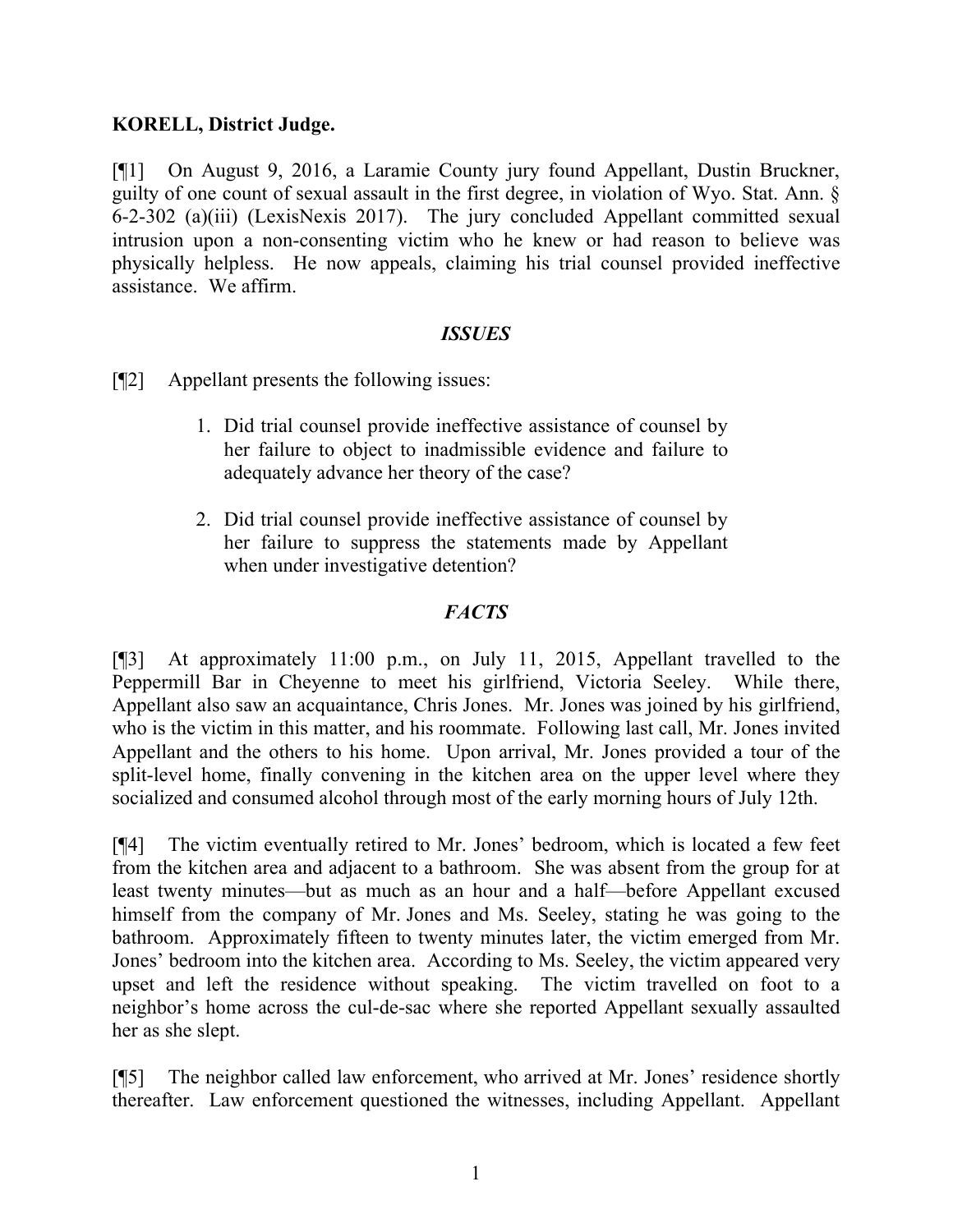denied the allegations, but then requested he be handcuffed and taken to the police station due to his fear for his personal safety if he remained at the residence. Law enforcement accommodated his request.

[¶6] At the station, Appellant cooperated with law enforcement by providing a DNA sample and consenting to the review of his cell phone. He was free from handcuffs or restraints. The detective provided *Miranda* advisements to Appellant. Appellant agreed to questioning which was videotaped. Even though the questioning evolved from conversational to accusatorial, Appellant continued to vehemently deny the allegations. The questioning lasted for about an hour and a half, after which Appellant was placed under arrest. The entire process at the station took about three hours.

[¶7] Appellant's trial counsel proceeded to trial without seeking suppression of the statements made to police at the station. At trial, the State introduced the videotaped recording containing those statements. Appellant's trial counsel stipulated to its admission.

[¶8] During trial, Appellant's counsel focused on undermining essential elements of the crime including developing facts and argument to demonstrate the unlikelihood that the victim was helpless. During opening statements, Appellant's counsel noted the following:

> There's absolutely no reason to believe or evidence to support that [the victim] was unconscious or suffering from some physical impairment that would not allow her to communicate what her desires were. And, moreover, while she may have initially been sleeping, it's not plausible that she slept through having her sweatpants removed, kissing, and the initiation of sexual intercourse as she described this happening.

[¶9] During cross-examination of witnesses, defense counsel focused on the degree of intoxication of the witnesses, the victim's immediate behavior after the assault, and the implausibility of the victim sleeping through the removal of her pants. With the responding officer, counsel elicited law enforcement's failure to administer sobriety tests of the witnesses. Finally, Appellant's counsel cross-examined forensic witnesses about the victim's lack of physical injury and about a DNA test result which excluded Appellant. Appellant did not testify or present any evidence.

[¶10] In closing, Appellant's trial counsel argued that the State's witnesses, particularly Mr. Jones and the victim, lacked credibility, and counsel offered examples of their contradictory testimony. Defense counsel used the videotaped interview to argue that, even though officers implemented aggressive interview techniques, Appellant's denial and explanation remained steadfast from "top to bottom" in spite of the interview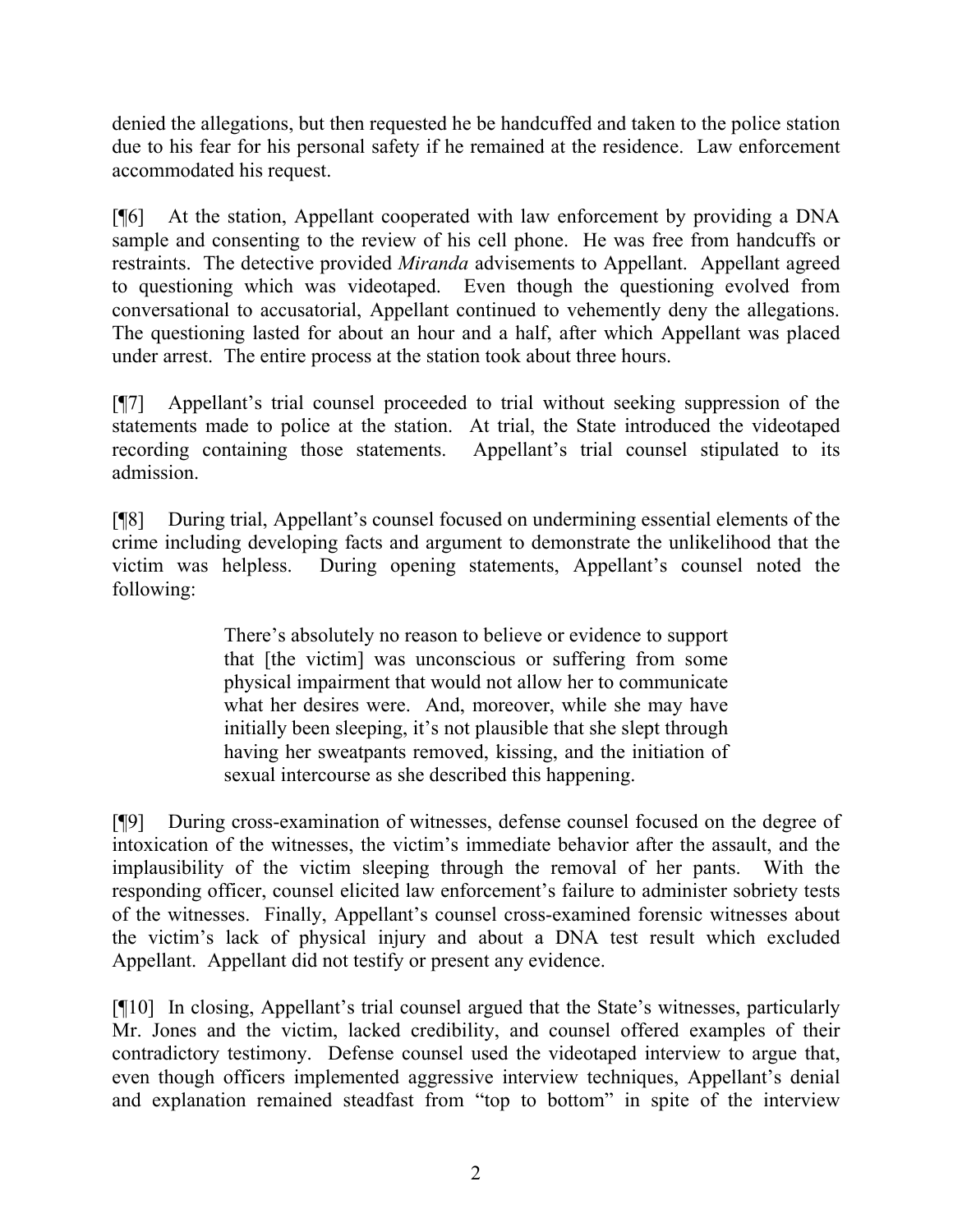techniques. Finally, defense counsel again argued the improbability that the victim slept through the removal of her clothing and the initiation of sexual intrusion.

[¶11] Prior to sentencing, Appellant's appellate counsel entered his appearance. The district court imposed a sentence of five to eight years in the penitentiary, which was suspended in favor of eight years of supervised probation. Appellant did not raise the issue of ineffective assistance of counsel at the trial court. He timely filed this appeal. Additional facts will be further detailed as necessary.

#### *DISCUSSION*

[¶12] Appellant asserts his trial counsel provided ineffective assistance by failing to object to inadmissible evidence, failing to advance the theory of the case, and failing to move to suppress Appellant's videotaped statements to police. Claims of ineffective assistance of counsel involve mixed questions of law and fact that the Court reviews *de novo*. *Woods v. State*, 2017 WY 111, ¶ 10, 401 P.3d 962, 967 (Wyo. 2017).

[¶13] Criminal defendants are guaranteed a right to effective assistance of counsel through the Sixth Amendment to the United States Constitution and Article 1, Section 10 of the Wyoming Constitution. *See Maier v. State*, 2012 WY 50, ¶ 24, 273 P.3d 1084, 1091-92 (Wyo. 2012) (quoting *Dickeson v. State*, 843 P.2d 606, 609 (Wyo. 1992) (quoting *Strickland v. Washington*, 466 U.S. 668, 687, 104 S.Ct. 2052, 2064, 80 L.Ed.2d 674 (1984))).

[¶14] Under the *Strickland* analysis, an appellant must satisfy a two-part test to prove ineffective assistance of counsel.

> First, the defendant must show that counsel's performance was deficient. This requires showing that counsel made errors so serious that counsel was not functioning as the "counsel" guaranteed the defendant by the Sixth Amendment. Second, the defendant must show that the deficient performance prejudiced the defense. This requires showing that counsel's errors were so serious as to deprive the defendant of a fair trial, a trial whose result is reliable. Unless a defendant makes both showings, it cannot be said that the conviction or death sentence resulted from a breakdown in the adversary process that renders the result unreliable.

*Strickland*, 466 U.S. at 687, 104 S.Ct. at 2064.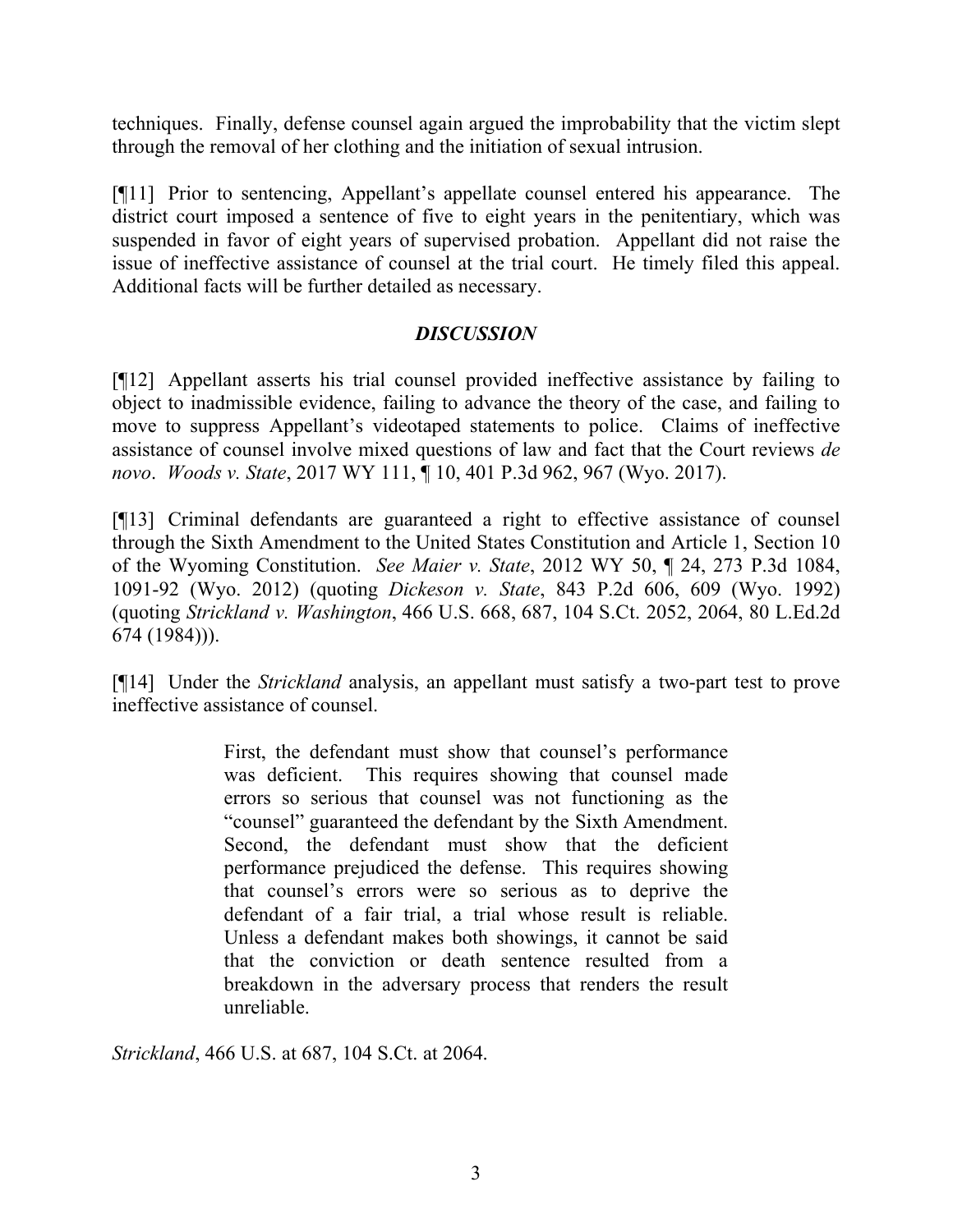[¶15] Under Wyoming law, the Court considers performance deficient if a defendant shows that his attorney's performance fell below that of a reasonably competent attorney and that it is reasonably probable that the outcome of the proceeding would have been more favorable to the defendant absent the deficient performance. *Woods*, ¶ 10, 401 P.3d at 967 (quoting *Jones v. State*, 2017 WY 44, ¶ 14, 393 P.3d 1257, 1261 (Wyo. 2017)). The Court evaluates counsel under the circumstances existing at the time of the challenged act or omission and from the perspective available at the time of the challenged act or omission. *Id.* The Court will not find performance deficient unless counsel's conduct so undermines the proper functioning of the adversarial process that the verdict cannot be believed to have produced a just result. *Luftig v. State*, 2010 WY 43, ¶ 17, 228 P.3d 857, 864 (Wyo. 2010) (citing *Dettloff v. State*, 2007 WY 29, ¶ 17, 152 P.3d 376, 382 (Wyo. 2007)).

# *Failure to Object to Testimony*

[¶16] Appellant claims that counsel acted deficiently through failure to object to certain testimony. Appellant carries the burden of showing that trial counsel's failure to object or question witnesses in a specific manner constitutes deficient performance under the first prong of the *Strickland* test. *See Woods*, ¶ 10, 401 P.3d at 967. In support for his argument, Appellant points to instances of testimony in the record that he asserts were inappropriate, highly prejudicial, and presented without objection or request for a limiting instruction. In place of citations to legal authority, Appellant relies on blanket statements that the various instances of testimony were "conclusions," "opinions," "speculative," "state of mind evidence," "[o]bviously . . . inappropriate," "highly prejudicial," or "hearsay."

[¶17] Wyoming Rule of Appellate Procedure  $7.01(f)(1)^1$  requires that any argument advanced by an appellant shall set forth "Appellant's contentions with respect to the issues presented and the reasons therefor, **with citations to the authorities, statutes** and parts of the designated record on appeal relied on . . . ." (Emphasis added.) The Court has a long-standing precedent of summarily affirming cases or issues not supported by cogent argument or pertinent authoritative citation. *See*, *e.g.*, *Woods*, ¶ 18, 401 P.3d at 969; *Snyder v. State*, 2015 WY 91, ¶ 15 n.1, 353 P.3d 693, 695 n.1 (Wyo. 2015) (quoting *State v. Campbell Cty. Sch. Dist.*, 2001 WY 90, ¶ 35, 32 P.3d 325, 333 (Wyo. 2001)). *Woods* is particularly instructive.

[¶18] The appellant in *Woods* challenged trial counsel's performance for failing to object to nineteen instances of objectionable hearsay. *Woods*, ¶ 16, 401 P.3d at 969. In his brief, Woods outlined references to the trial transcript and paraphrased the testimony

 $\overline{a}$  $1$  The rule has since been amended. The language is now found at Wyoming Rule of Appellate Procedure 7.01(g)(1) (effective November 1, 2017).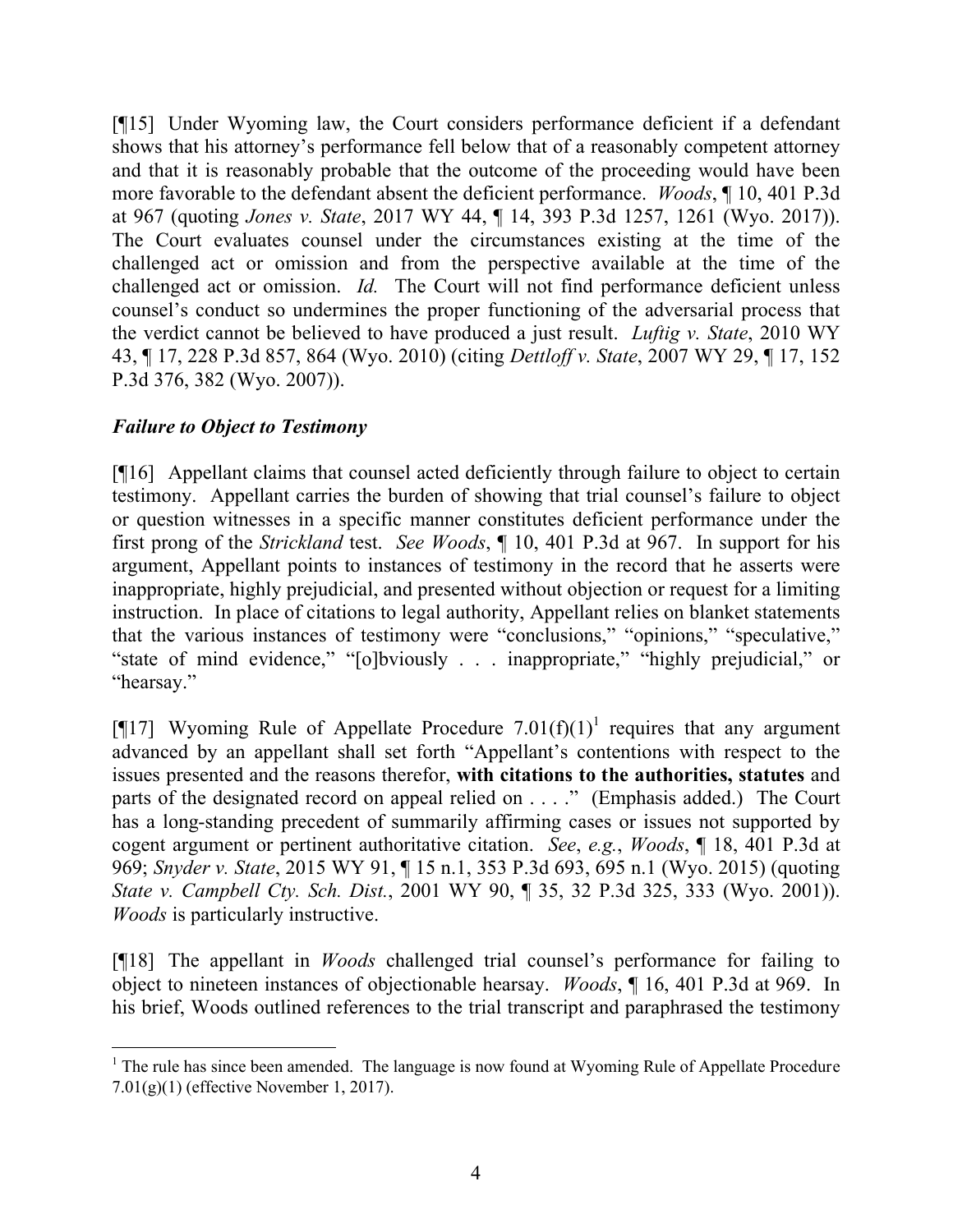in those locations. *Id.* ¶ 17, 401 P.3d 969. Rather than cite the applicable Wyoming Rules of Evidence or provide the relevant legal analysis, Woods broadly stated that the evidence was hearsay and improper. *Id.* In accordance with precedent, the Court summarily affirmed the district court as it related to the issue of counsel's failure to object to hearsay. *Id.* ¶ 18, 401 P.3d 969.

[¶19] As in *Woods*, Appellant in this case provides this Court with several citations to the trial transcript and categorically labels the evidence in each of these citations as inadmissible without citing the applicable Rules of Evidence. Different from *Woods*, Appellant provided this Court with a single legal authority, *Proffit v. State*, 2008 WY 114, 193 P.3d 228 (Wyo. 2008).

[¶20] In *Proffit*, the Court examined trial counsel's multiple failures to object to the following testimony: the appellant's refusal to take a polygraph test; two officers' opinions that the appellant was guilty; the appellant was a victim of molestation as a child; the prosecutor's "lying" technique during cross-examination; and most egregious, the prosecutor "hearsaying in" the extremely damaging testimony from two previous murder conspiracy trials in which the appellant was involved. *Id.* ¶ 34, 193 P.3d at 241.

> Although we reviewed the record in this case observing the tenet that trial counsel is to be given the benefit of the doubt when considering whether a "failure" to object is actually a strategic "decision" not to object, we simply cannot accept counsel's performance as adequate under the . . . test for effective assistance.

*Id.* The only apparent strategy consisted of showing the appellant as more credible than the State. *Id.* ¶ 37, 193 P.3d at 242. However, "nearly everything defense counsel did, with the exception of winning [a] motion for a change of venue, appeared to be designed to thwart" counsel's strategy of hoping that the jury would believe the appellant. *Id.* This Court found trial counsel's acts or omissions were outside the wide range of professionally competent assistance. *Id.* ¶ 42, 193 P.3d at 244.

[¶21] Appellant's analysis of *Proffit* is two sentences long: "As in *Proffit*, Mr. Bruckner's only chance of winning his case was to convince the jury that his version was credible. All of the irrelevant, and prejudicial evidence allowed in without objection only served to negatively impact Mr. Bruckner's credibility." This analysis fails to show how the "objectionable" testimony in this case is similar to that in *Proffit*. No logical or persuasive power comes from an allusion that two cases share a similar issue. "In countless decisions this court has warned litigants '[i]n the presentation of an appeal to our court, it is inadequate simply to allude to an issue. . . ." *Jones v. Schabron*, 2005 WY 65, ¶ 12, 113 P.3d 34, 38 (Wyo. 2005) (quoting *Saldana v. State*, 846 P.2d 604, 622 (Wyo. 1993)). This Court received no explanation as to why the holding in this case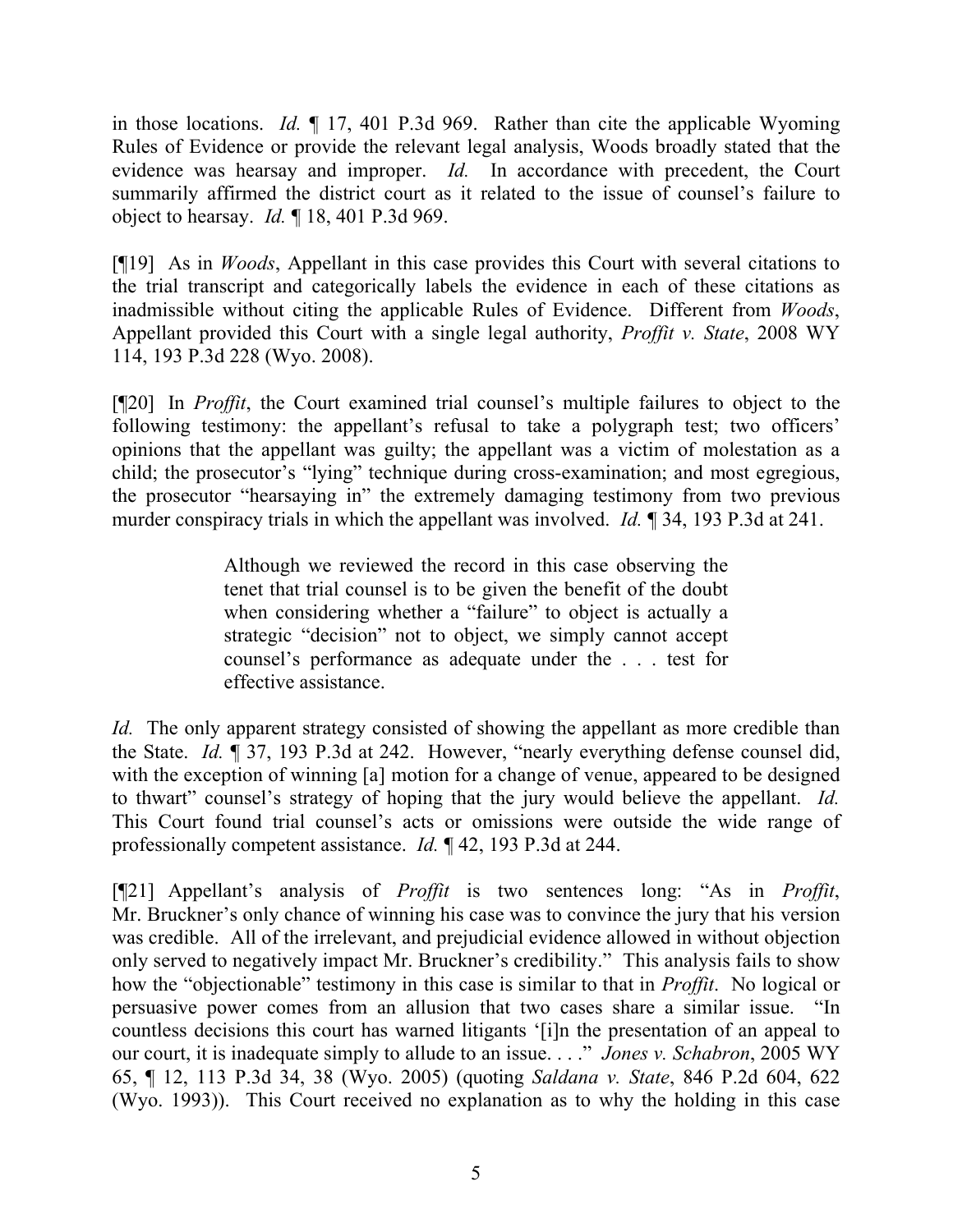should be the same as the holding in *Proffit*. Appellant presents no cogent argument and pertinent authority regarding Counsel's failure to object, and this Court declines to address the issue raised by Appellant.

# *Failure to Advance the Theory of the Case*

[¶22] Appellant claims trial counsel failed to advance the theory of the case through cross-examination and failed to have a sound trial strategy interwoven with the crossexamination. "[C]ross-examination technique is an aspect of trial strategy which is best left to the trial attorney rather than to the supervision of appellate courts." *Mraz v. State*, 2016 WY 85, ¶ 48, 378 P.3d 280, 292 (Wyo. 2016) (quoting *Hamburg v. State*, 820 P.2d 523, 528 (Wyo. 1991)). The fact that trial counsel may have pursued a different strategy does little to prove that assistance of counsel was ineffective. *See id.*; *Barkell v. State*, 2002 WY 153, ¶ 23, 55 P.3d 1239, 1244 (Wyo. 2002). Though trial counsel's strategy ultimately failed, this Court evaluates the strategy under the circumstances existing at the time and not in hindsight. *See Woods*, ¶ 10, 401 P.3d at 967 (quoting *Jones v. State*, 2017 WY 44, ¶ 14, 393 P.3d 1257, 1261 (Wyo. 2017)).

[¶23] First, Appellant suggests trial counsel should have cross-examined witnesses about the victim's level of intoxication in an attempt to diminish the credibility of the victim. However, attacking the victim's level of intoxication may have been a slippery slope. If the victim was highly intoxicated, the jury might more easily find the State proved the victim was helpless. If the victim was only slightly intoxicated, then the victim's ability to perceive and remember may have been less impaired and potentially more reliable in the eyes of a jury. Instead, trial counsel actively sought to tarnish the credibility of the witnesses based on their consumption of alcohol. Additionally, trial counsel tried to demonstrate that the victim was not "helpless" at the time of the incident as required by Wyo. Stat. Ann. § 6-2-302(a)(iii), and endeavored to show that Appellant could not have known that the victim was "helpless." Trial counsel's approach was consistent through her argument to the jury. Considering the flaws in Appellant's suggested approach on appeal compared with counsel's approach at trial, Appellant has failed to demonstrate trial counsel was deficient and therefore ineffective.

[¶24] Second, Appellant contends trial counsel failed to exploit "the time frames about how long she [the victim] had been sleeping" prior to the assault. Appellant's argument appears to center around whether there was enough time for the victim to be asleep after she left the kitchen. Such argument is contrary to the efforts of trial counsel. It is clear trial counsel cross-examined the victim about her sleep and whether she could have remained sleeping while having her pants removed. Trial counsel further asked the jury to consider whether it was reasonable to conclude the victim was asleep or could remain sleeping. Again, Appellant has failed to demonstrate trial counsel provided ineffective assistance.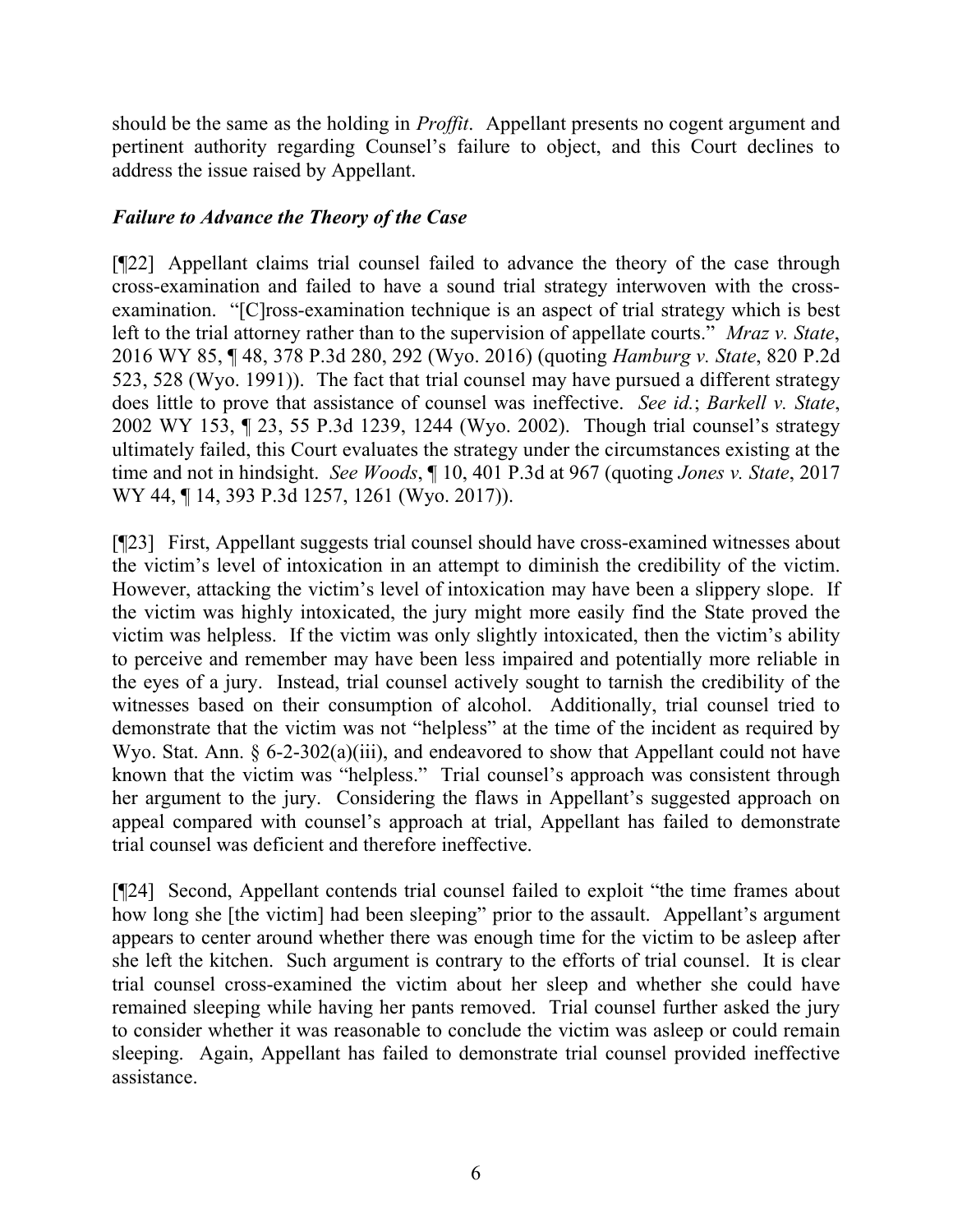## *Failure to Move to Suppress Custodial Statements*

[¶25] Appellant asserts his statements were involuntarily made to police and his trial counsel should have moved to suppress the statements. However, the Court has long held "[t]he failure to file a suppression motion does not constitute ineffective assistance of counsel *per se*." *Lancaster v. State*, 2002 WY 45, ¶ 58, 43 P.3d 80, 102 (Wyo. 2002). "In evaluating counsel's performance, we determine whether his actions could be considered sound trial strategy." *Mraz*, ¶ 44, 378 P.3d at 291 (quoting *Luftig*, ¶ 17, 228 P.3d at 865). There exists a strong presumption that counsel rendered adequate performance. *Id.* ¶ 43, 378 P.3d at 291 (quoting *Luftig*, ¶ 17, 228 P.3d at 864). "[S]trategic choices made after thorough investigation of law and facts relevant to plausible options are virtually unchallengeable." *Strickland*, 466 U.S. at 690, 104 S.Ct. at 2066.

[¶26] In this case, this Court cannot overlook that trial counsel intentionally allowed the jury to consider Appellant's videotaped interview as part of trial strategy, regardless of whether the statements were voluntary or not. Trial counsel stipulated to the admission of the interview. A reviewing court may never fully know the purposes of counsel's trial strategy, but this Court will not second guess trial strategy unless it so undermines the proper functioning of the adversarial process. *See Mraz*, ¶ 43, 378 P.3d at 291 (quoting *Luftig*, ¶ 17, 228 P.3d at 864).

[¶27] Given the nature of the charged offense in this case, one simple conclusion is that allowing the jury to see the taped interview created more benefit than detriment. Although Appellant offered some inconsistent statements during the interview, he repeatedly denied the allegations as argued by his trial counsel. The initial statements made by Appellant were fairly casual and did not change after more aggressive interrogation. Counsel consistently weaved Appellant's repudiation of the accusations throughout opening statements, trial, and closing argument. In closing, trial counsel argued that any inconsistent statements in the video were slight, even though the State attempted to exaggerate them. Counsel reminded the jury to review the tape, make a determination on their own, and submitted that there existed no meaningful inconsistencies.

[¶28] Appellant failed to carry his "heavy" burden of showing inadequate performance of his trial counsel, especially considering the "strong presumption that counsel rendered adequate assistance." *See Mraz*, ¶ 43, 378 P.3d at 291. Trial counsel's tactical decision allowing Appellant's videotaped statements could not be considered deficient performance under these circumstances.